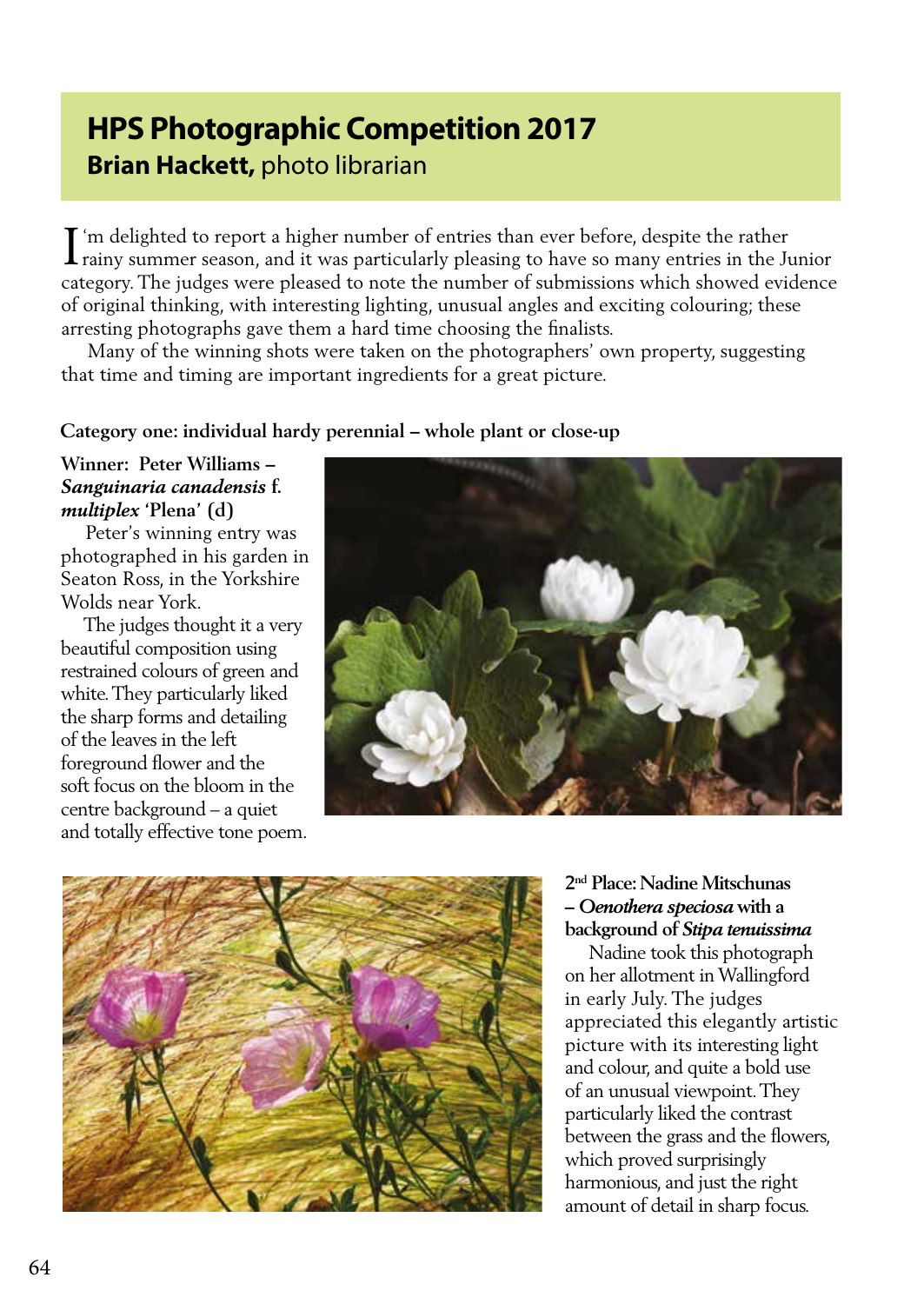

#### **3rd Place: Louise Sims –** *Malus hupehensis* **in frost**

 This entry was considered a very painterly and harmoniously coloured composition. Interestingly, the highly coloured background complements, rather than undermines, the colour of the foreground shrub. The overall colour field effect is excellent.

Louise gardens in West Sussex.

#### **Category two: a plant grouping, border, garden view or HPS event**

#### **Winner: Kelly Baldry – Spring border, Hugglescote Surgery**

 Kelly is no stranger to this competition, in fact he is the most frequent winner in its history! This picture was taken on St George's Day, 23<sup>rd</sup> April, near Coalville in Leicestershire. It features: *Tiarella cordifolia, Crocosmia, Calamagrostis* x *acutiflora* 'Overdam', roses (cultivars unknown) and *Veronica umbrosa* 'Georgia Blue'. This is what the judges thought:

 An excellently considered and resolved composition, showing carefully selected colour harmonies. The drifts of white across the picture plane, checked by the clumps of grass, give a floating feel to the image, so that it works in an almost abstract way. The blue, creeping in from the left in the background, anchors the whole composition.



### **2nd Place: Nadine Mitschunas –** *Allium sphaerocephalon* **with** *Knautia macedonica, K. arvensis, Achillea millefolium* **and** *Stipa tenuissima*

 Beautiful colour harmony, with lovely detail in the different sections; *Allium sphaerocephalon* looks wonderful, as do the *Knautia* and *Achillea*. The background grasses make the whole picture even more interesting by tying it all together. Nadine took this picture on her allotment in late June.